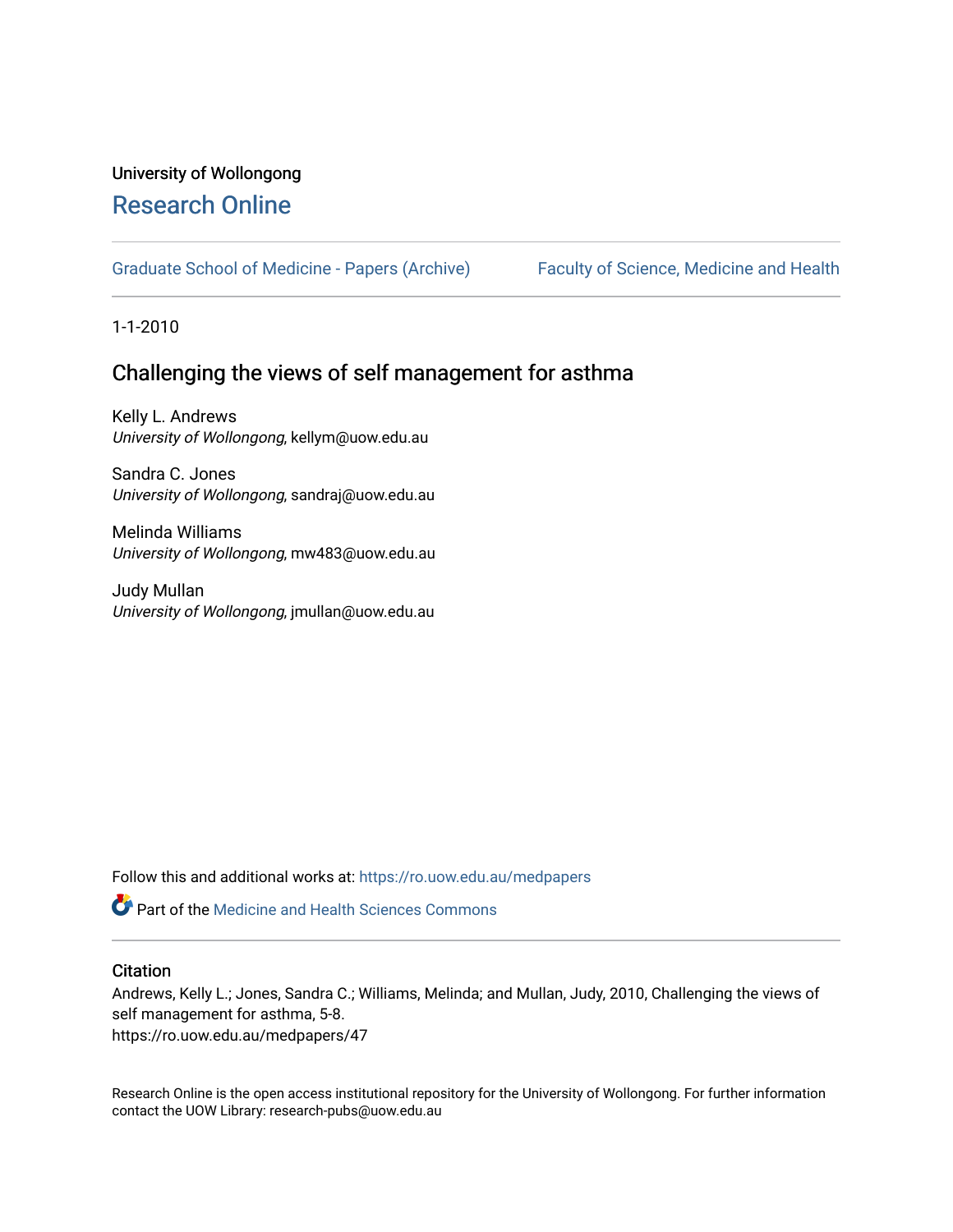# Challenging the views of self management for asthma

### **Abstract**

• Individual nature of asthma and the asthmatic are not well understood or prioritised as a starting point to improve the uptake of self management strategies • Fuller understanding of 4 P's from a consumer perspective required • Preliminary audience segmentation herein provide a sound platform for future investigations • Consumer focused evaluations are necessary to understand the present barriers and future facilitators of health behaviour change.

### Keywords

challenging, views, self, management, asthma

### **Disciplines**

Medicine and Health Sciences

#### Publication Details

Andrews, K. L., Jones, S. C., Williams, M. & Mullan, J. (2010). Challenging the views of self management for asthma. In R. Russell-Bennett & S. Rundle-Thiele (Eds.), 2010 International Nonprofit and Social Marketing Conference (INSM): conference proceedings- connecting thought and action (pp. 5-8). Queensland: Faculty of Business, Queensland University of Technology.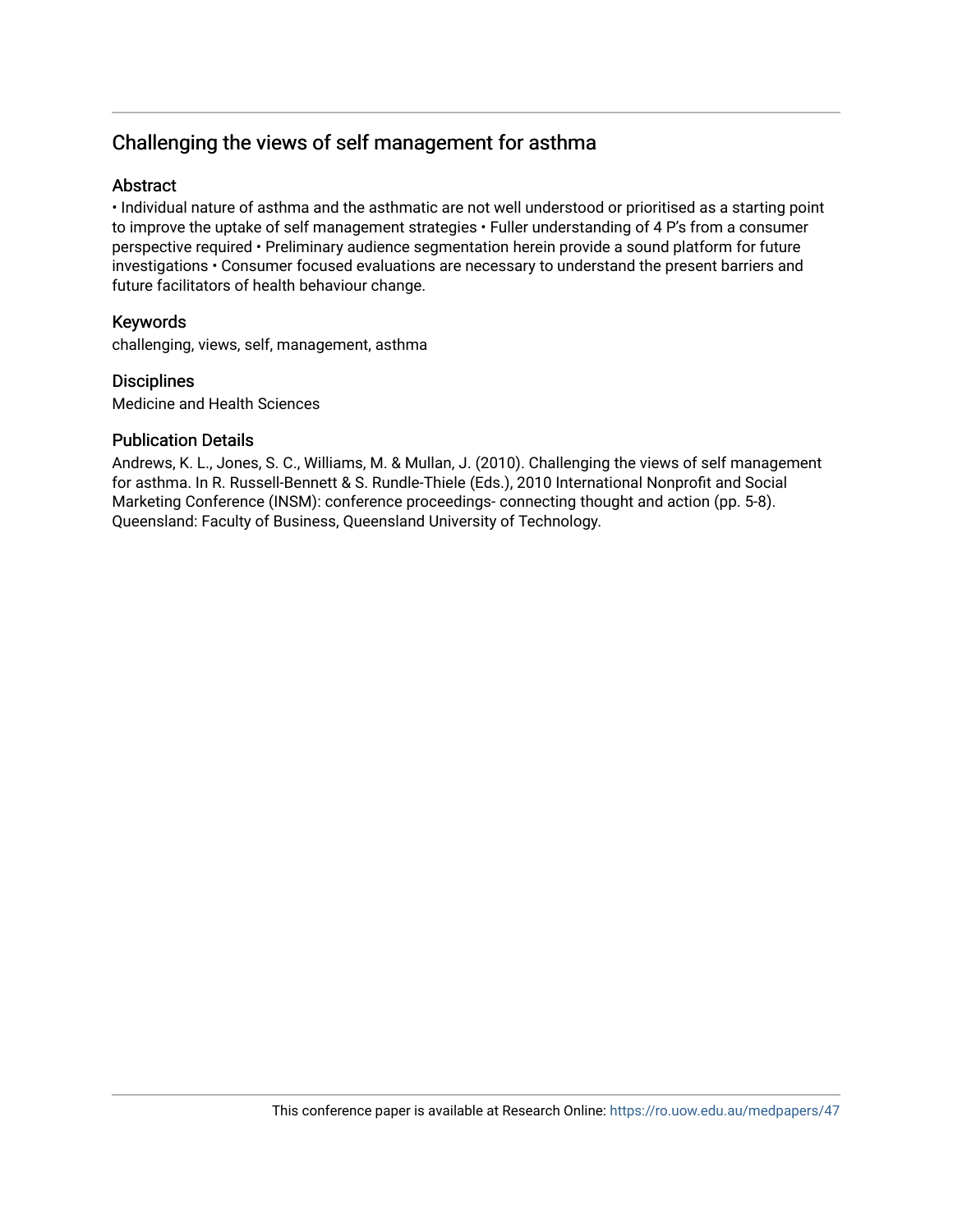

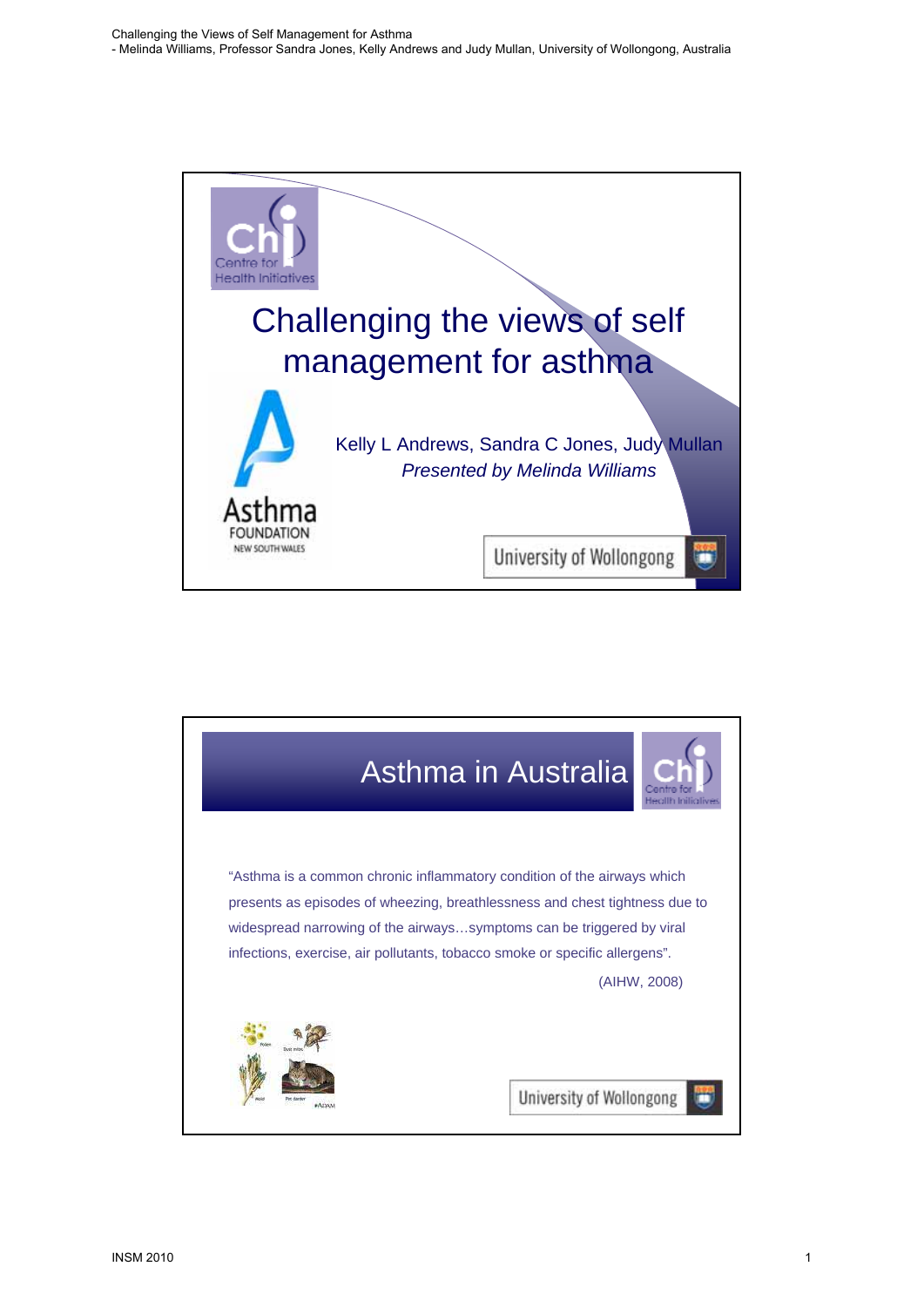

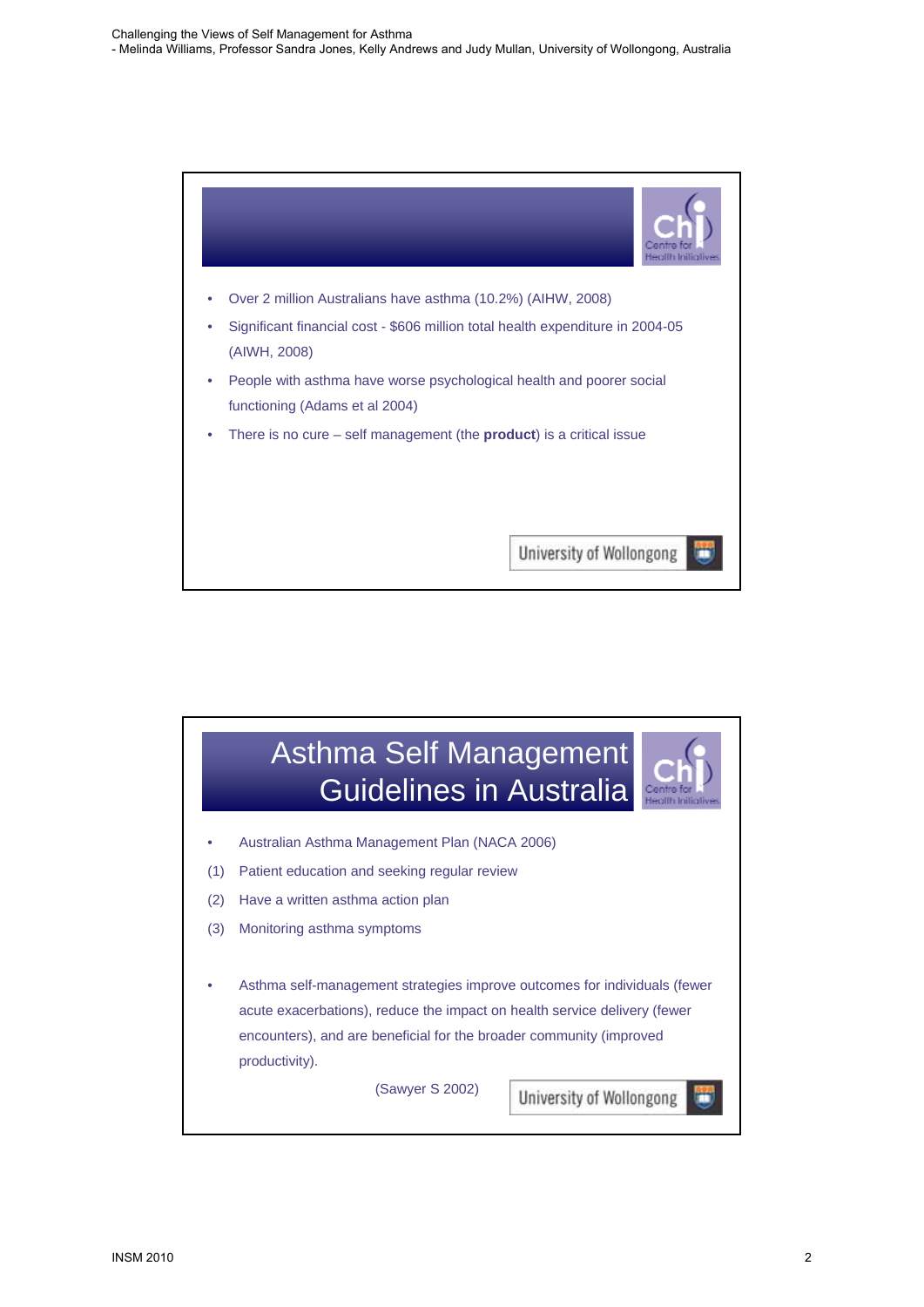

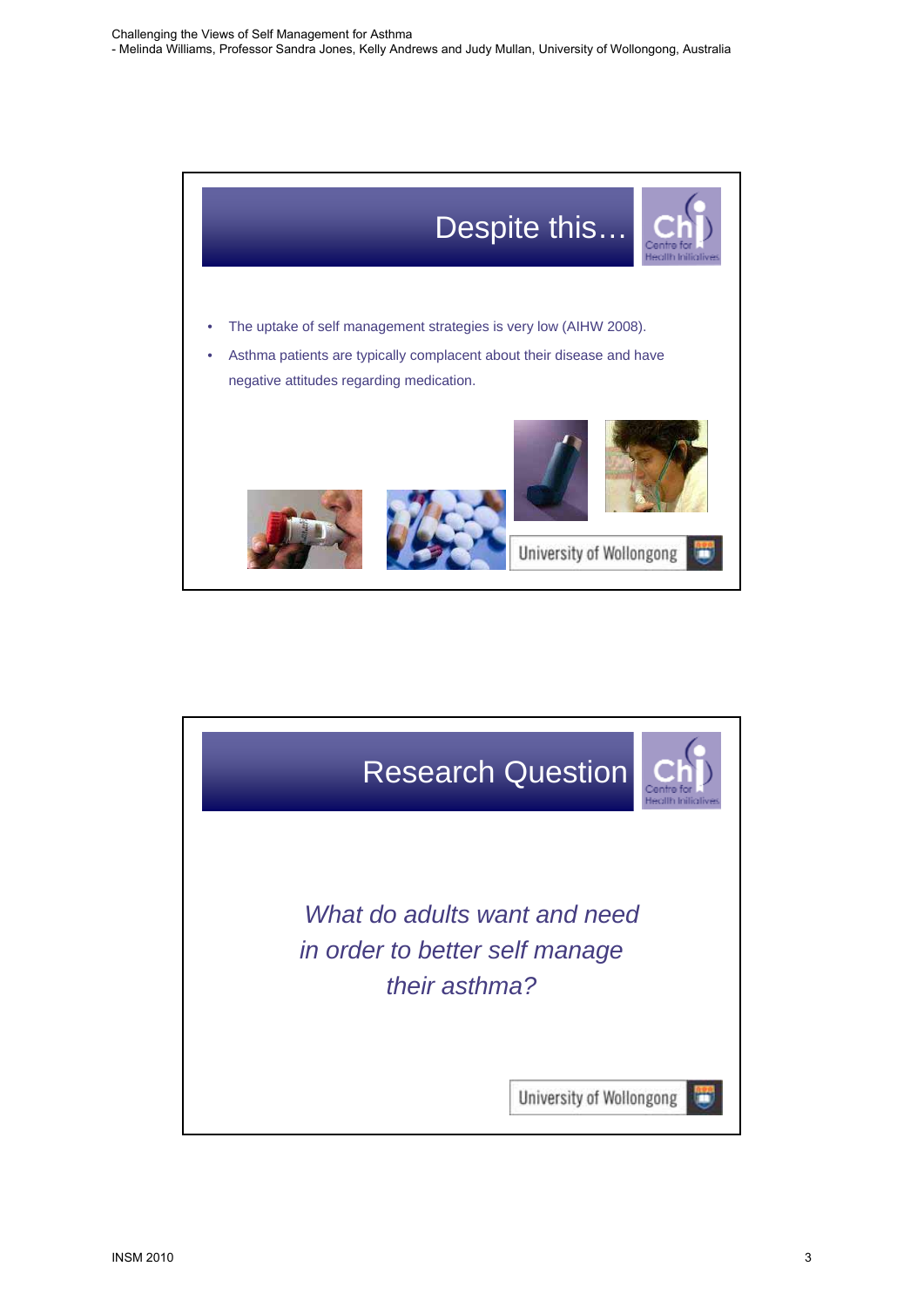

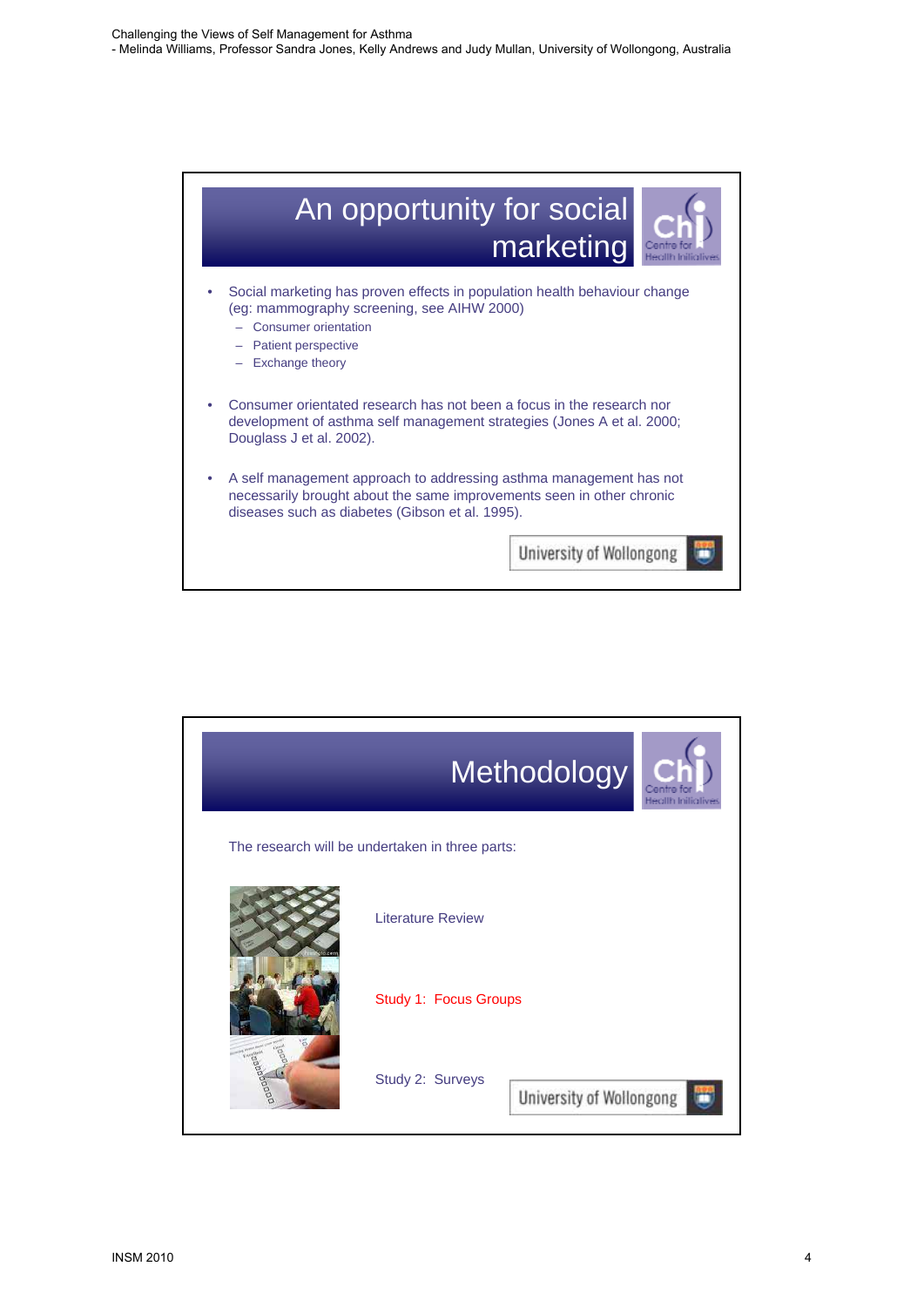

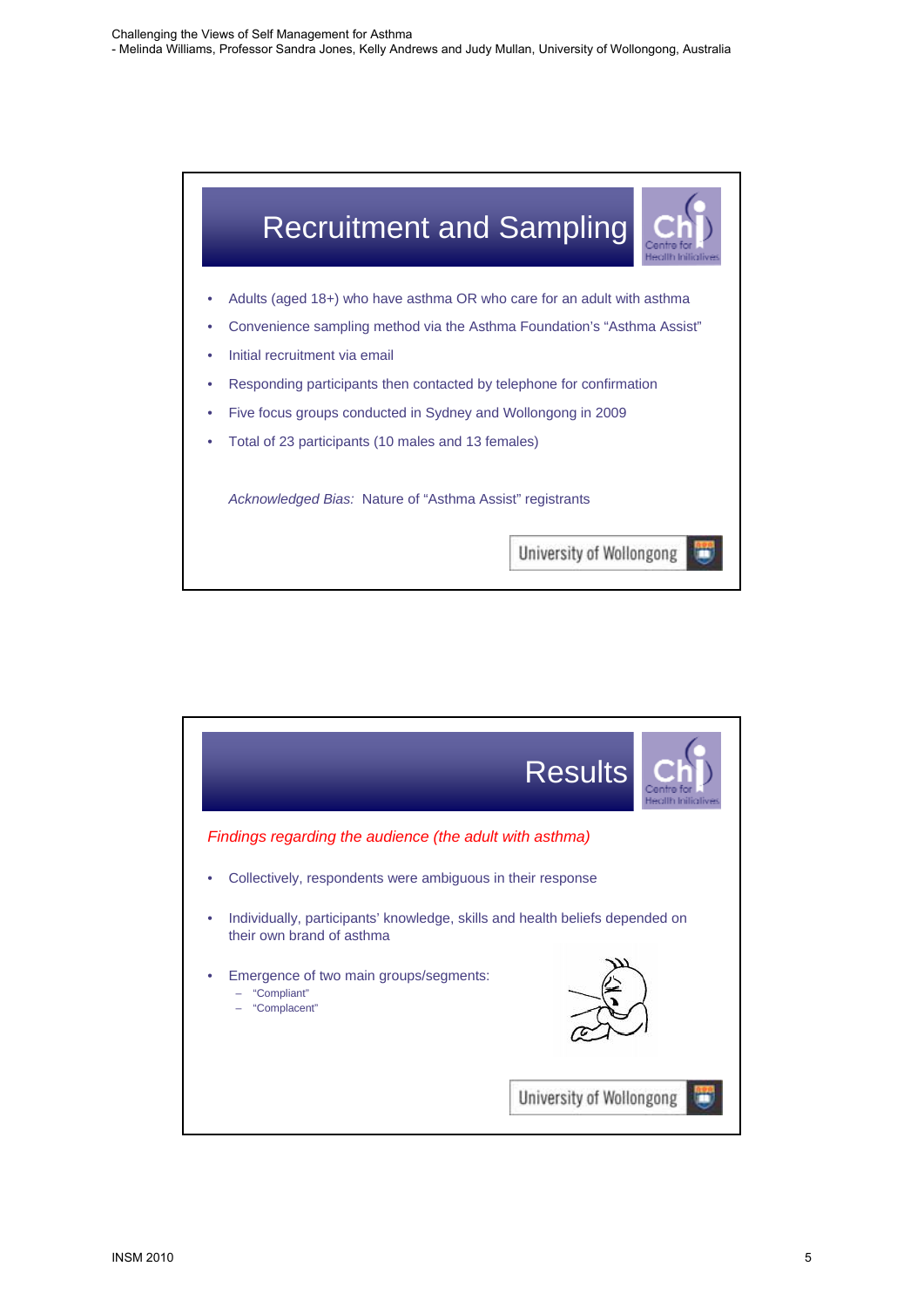

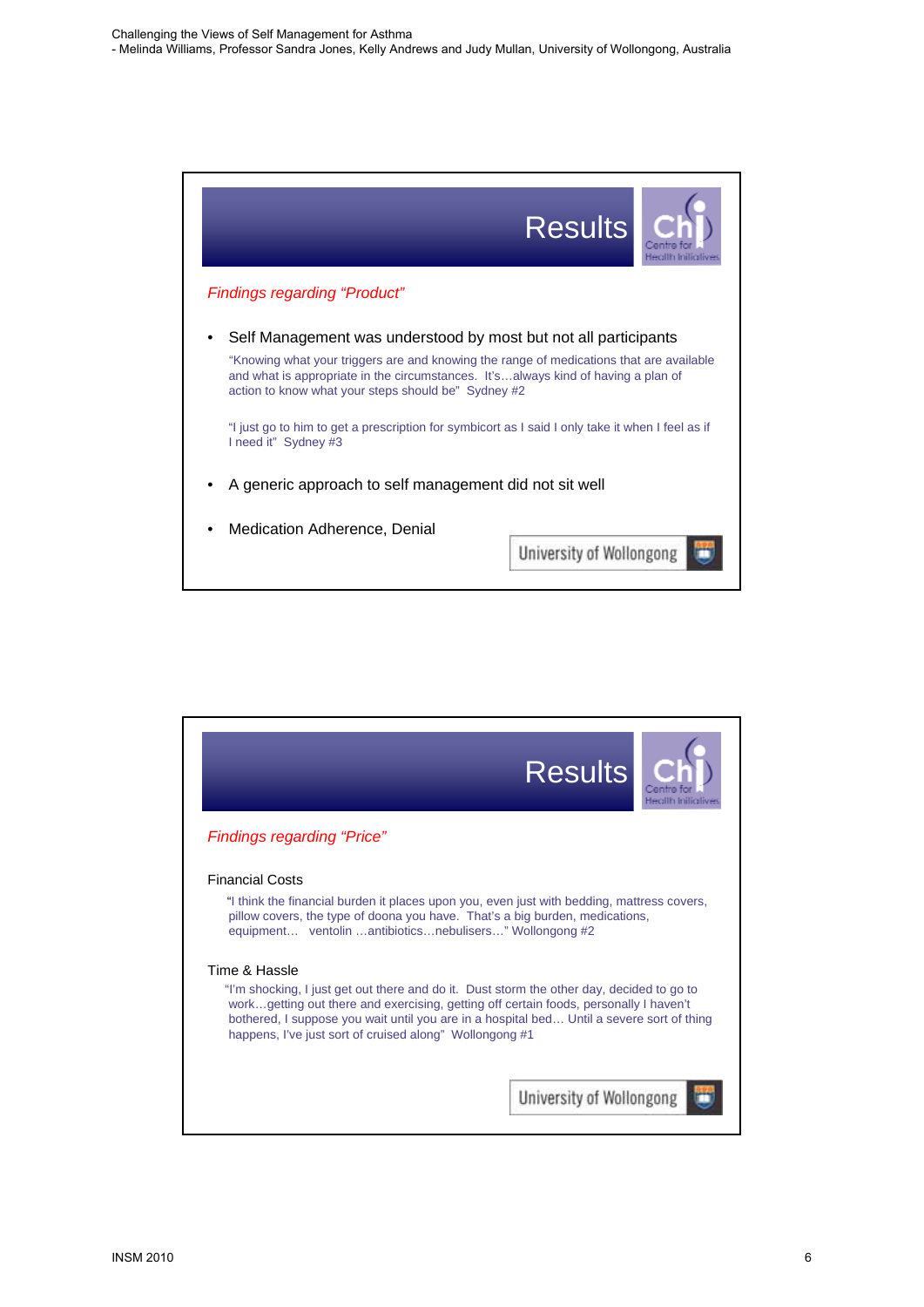

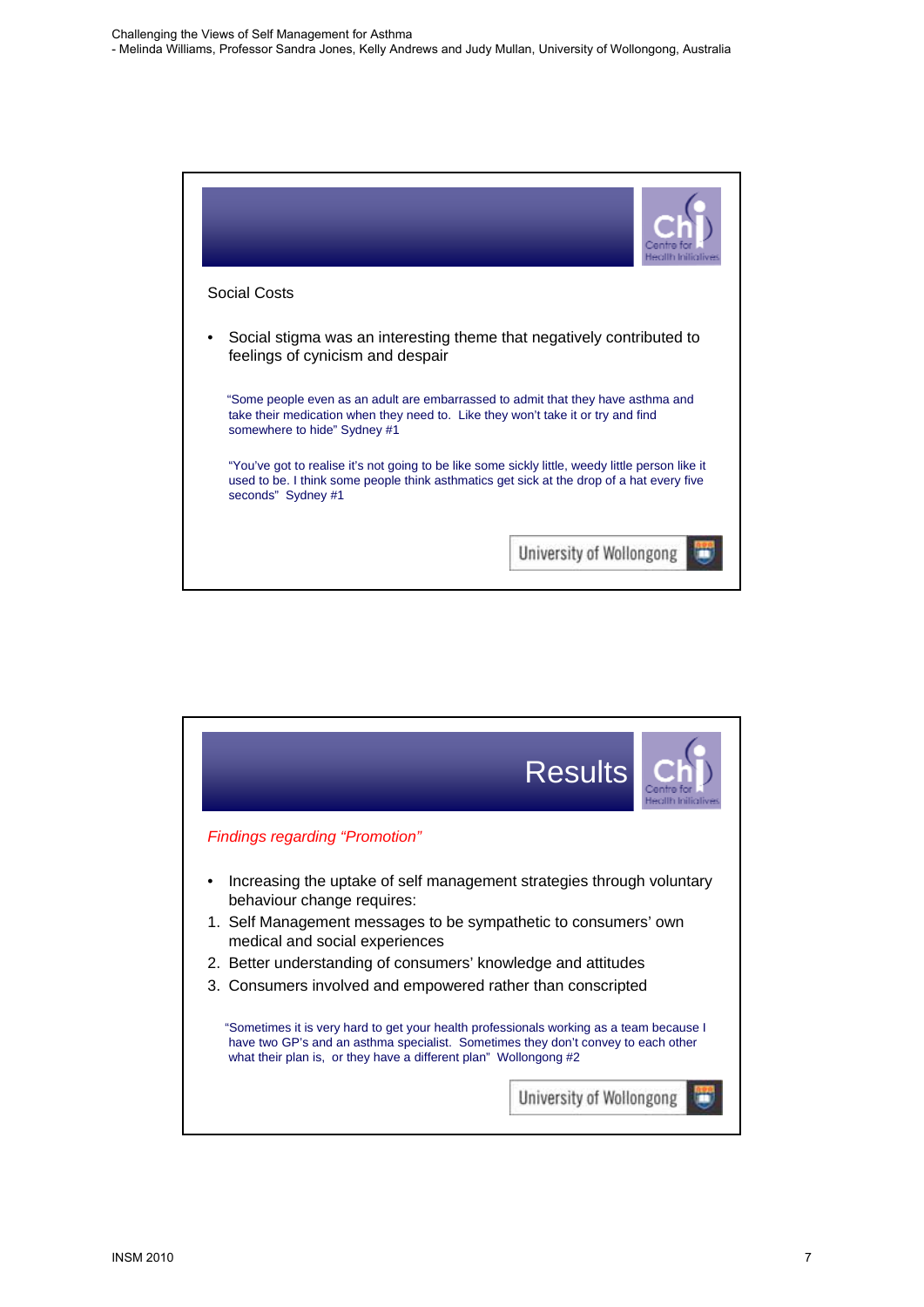